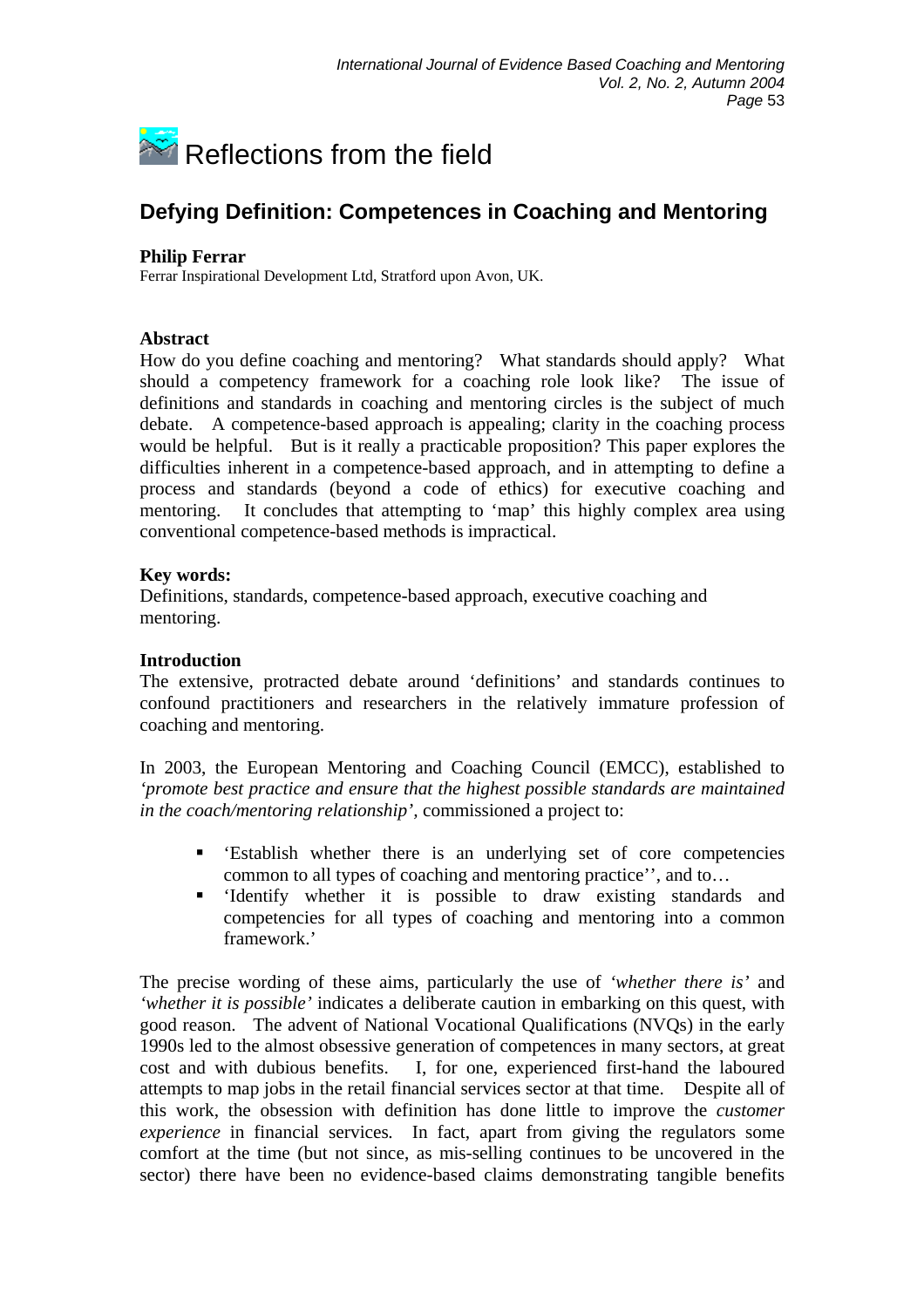derived from the use of competence methodology. There have been many *claims* that 'Training and Competence' regimes have added real tangible value; even the regulator – the Financial Services Authority – claims that it's good business sense, but no one has yet come forward to prove it. It is interesting that one role mapped in the drive for competence-based definition was the coaching role of sales managers, resulting in a clearly defined coaching process and standards. The outcome was, by and large, an impoverished form of coaching that was little more than a mechanical, predictable, repetitious, and therefore largely pointless exercise to put a tick in a box.

Apart from the difficulties inherent in competences, any relationship between coach/mentor and learner is shaped by the characteristics and personalities of those involved, and this adds further complications in attempting to define coaching and mentoring.

This paper draws on an exploration of current research supported by my own experiences and is intended to highlight the difficulties inherent in a competence approach to the definition of coaching/mentoring, pointing to the need for another way (although, what that alternative might be is not the subject of this paper). The paper also highlights the difficulties of attempting to prescribe a process where two personalities are involved in engaging together within it.

#### **Complexities of Context and the Limitations of Competence**

There can be little doubt that clarity around what a coach/mentor does and how a coach/mentor operates is of value in positioning coaching/mentoring as a bona fide profession. A lack of clarity is potentially disorientating for all parties in a coaching/mentoring contract, with capacity for misaligned expectations. Definition would provide a common stake in the ground, a benchmark, a template to which to conform, a comfortable safety net. However, seeking a universal definition of coaching/mentoring, with clearly drawn borders and a specified process, is fraught with difficulties, not least the possible promotion of an over-dependence on 'competence' above professional judgement, and a resulting over-rigid processobsessed approach.

The pursuit of an all-embracing catch-all definition seems to me a Holy Grail quest – honourable in intent but ultimately fruitless. Each of us sees our definition through our own unique lens. Like the ontological argument for the existence of God, everyone has their own unique vocabulary and understanding of concepts; we all 'define' God, or Heaven, or a Coach, in our own unique blend of words and interpretations; therefore, no two definitions are exactly the same; therefore, it is virtually impossible to deny (or confirm) all possible definitions. However, for the sake of professional differentiation (comparing what a coach does with, say, a counsellor or therapist) shouldn't we at least *try* to reach a universal definition?

The NVQ framework for competence-based definition involves two main facets: a series of *elements* or activity statements, which together describe the key task areas and behaviours of the role; and underpinning each of these, a *range statement* that attempts to define the usual *context* in which the former sit. This approach is fairly sound for describing base-level, operational coaching, however the methodology is fraught with difficulties in describing more complex, professional-level coaching and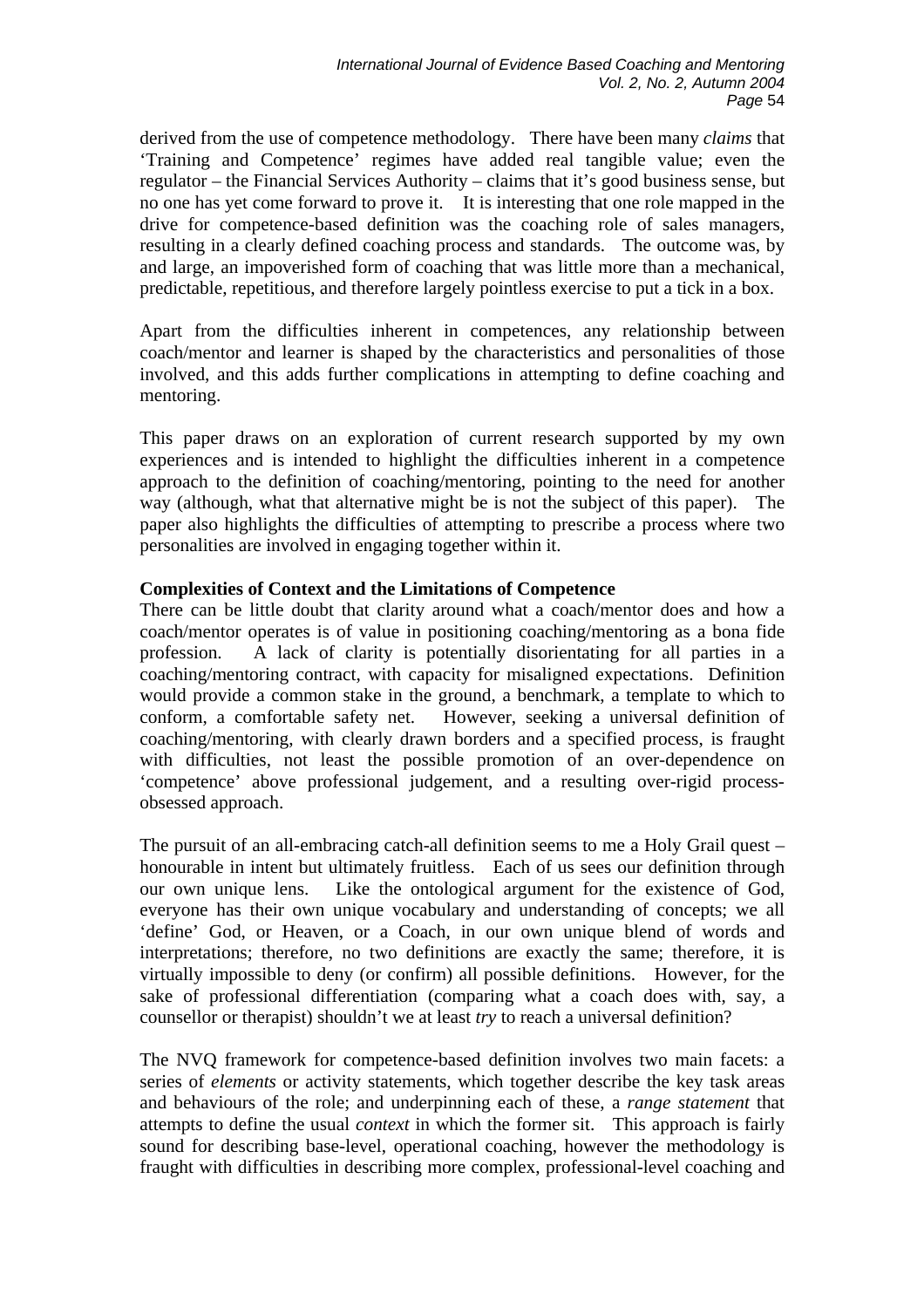mentoring. Defining competences presents one major flaw in that "the notion of competence is concerned with predictable behaviours in predicable situations" (Barnett, R. 1994 p.73). Therefore, a competence approach is fine if coaching/mentoring can be constrained within a tight process with relatively few variations. One example is coaching in a repetitive skill such as processing orders or scripted questions in a call centre environment. Coaching in this scenario requires a fairly narrow set of skills applied in a largely predictable process. However, this type of coaching (more like instruction) would not be acceptable in an executive coaching situation, where the 'range variables' (NVQ terminology) making up the range statements would constitute a far longer list than the elements or activity statements themselves. Coaching in this scenario requires rapid assimilation of a vastly complex 'context', unpredictable and therefore almost impossible to rehearse or drill. It is like comparing, in the National Health Service, the routine task of changing dressings with the job of a consultant in a hectic Accident and Emergency department.

The case for caution in embracing a competence-based approach is best illustrated by examining a sample of professional opinion that challenges accepted norms in specific areas of coaching.

#### **Challenging Norms: Layers of Complexity in the Coaching Process**

Take as an example the generally accepted norm of **agenda setting** in establishing a contract between coach/mentor and learner. This appears simple enough to put into a process and competence framework, however consider the following:

#### *Unique Interpretation:*

Each learner's actions are fully consistent with the interpretation that persists within their own frame of reference (Flaherty, 1999 p.9). Consequently, in setting an agenda the learner's actions are determined by their interpretation of the agenda and what it means, which will be different to the coach's. Flaherty continues: "our job as coaches will be to understand the client's structure of interpretation, then in partnership alter this structure so that the actions that follow bring about the intended outcome". Of course, the 'intended outcome' is also open to different interpretations. Flaherty suggests that the first-cut of the agenda is therefore likely to be only a prototype, something that will need re-working, adding layer upon layer of complexity onto an apparently simple process.

#### *Chicken and Egg:*

Alfred Bandura (1988) observed: "people's beliefs about their abilities have a profound effect on those abilities". Their view of what is achievable is coloured by their experiences and mindset. In agenda setting, individuals can be self-limiting, choosing the comfortable option or assuming that they need to conform to a pattern most readily acceptable to the coach. Perversely, the learner is often in need of coaching before an agenda is set, in order to set an agenda for the coaching that is not self-limiting!

#### *Re-setting the Agenda:*

Nathan (2002), a chartered psychologist, observes that coaches will be faced frequently with a need to re-set the agenda, often in the same meeting as the original agenda setting. The coach needs to be able to "make a professional judgement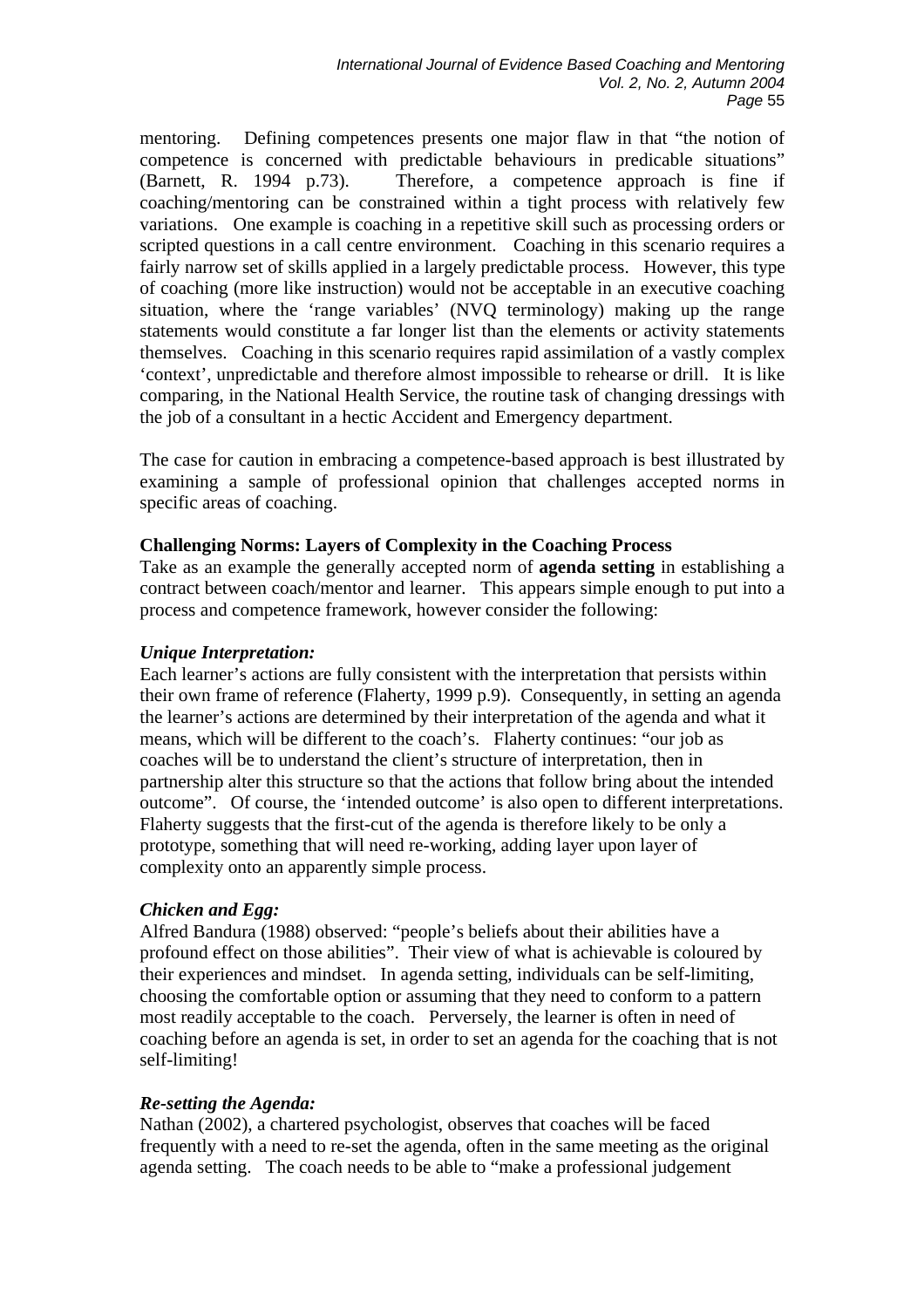whether or not to take the client down a route different from the entry point". The use of 'professional judgement' adds more layers to the complexity of the process.

In financial services, the process of elimination used by financial planners in arriving at a suitable recommendation for a client has been mapped. The decision tree runs to pages of process description, and yet the professional financial planner can arrive at an appropriate conclusion in seconds, with the help of a calculator. Actuaries calculate probabilities, finance directors 'sense' there is something wrong with a balance sheet, surgeons make life-or-death judgements, all in the space of seconds, yet the decision tree charting the processes involved, taking account of the variables, would run to many pages. The same would be true for an experienced coach, adapting and responding to the sort of anomalies and conflicting signals given out by a client in a first meeting. What people say they want and what they need are not necessarily the same; clients sometimes withhold vital pieces of the jigsaw and can mislead with irrelevant data.

There are other examples of notable exceptions to the generally accepted norm:

- Does a coach need to have experience or technical knowledge in the area in which he is coaching? According to John Whitmore (1992), "the answer is 'no', not if the coach is truly acting as a detached awareness raiser". This is fundamentally challenged by McLellan (2003) who quotes two sources in her research into executive coaching: "a good coach should be able to have added-value conversations about strategic issues" (Steve Nicklen, Penna Change Consulting), and John Weston, head of the Institute of Directors' director development programme – "an executive coach must have been a top business person themselves and understood what it means to lead an organisation. They must have been there, seen it, and done it. They must have been practitioners."
- According to the accepted norm, goal setting must be owned by the learner, and the coach or mentor should not intrude in this area. Landsberg (2000) stresses the importance of creating 'a compelling vision' and cautions against the potentially myopic view of the learner. Individuals may lack the confidence to reach out for more ambitious or unconventional goals, and may need help in crafting a compelling vision or destiny. Landsberg believes that the coach should play an important part in influencing and guiding the learner towards a more compelling vision of the future, one which generates sufficient self-motivation to ensure it becomes a reality. Peltier (2001) believes that "goal setting is overrated" and should not get in the way of "immediate awareness", although he agrees with Landsberg that the coach should work "together with the client" to establish goals, influencing the learner in goal selection. Furthermore, a prescriptive approach to goal setting in complex situations is cautioned against by Skinner (2003), who concludes that "it is unlikely that there is one intervention that will always be effective".
- The reaction from a group of 40 coaching/mentoring practitioners, of varied experience, in a presentation by an executive coach, extolling the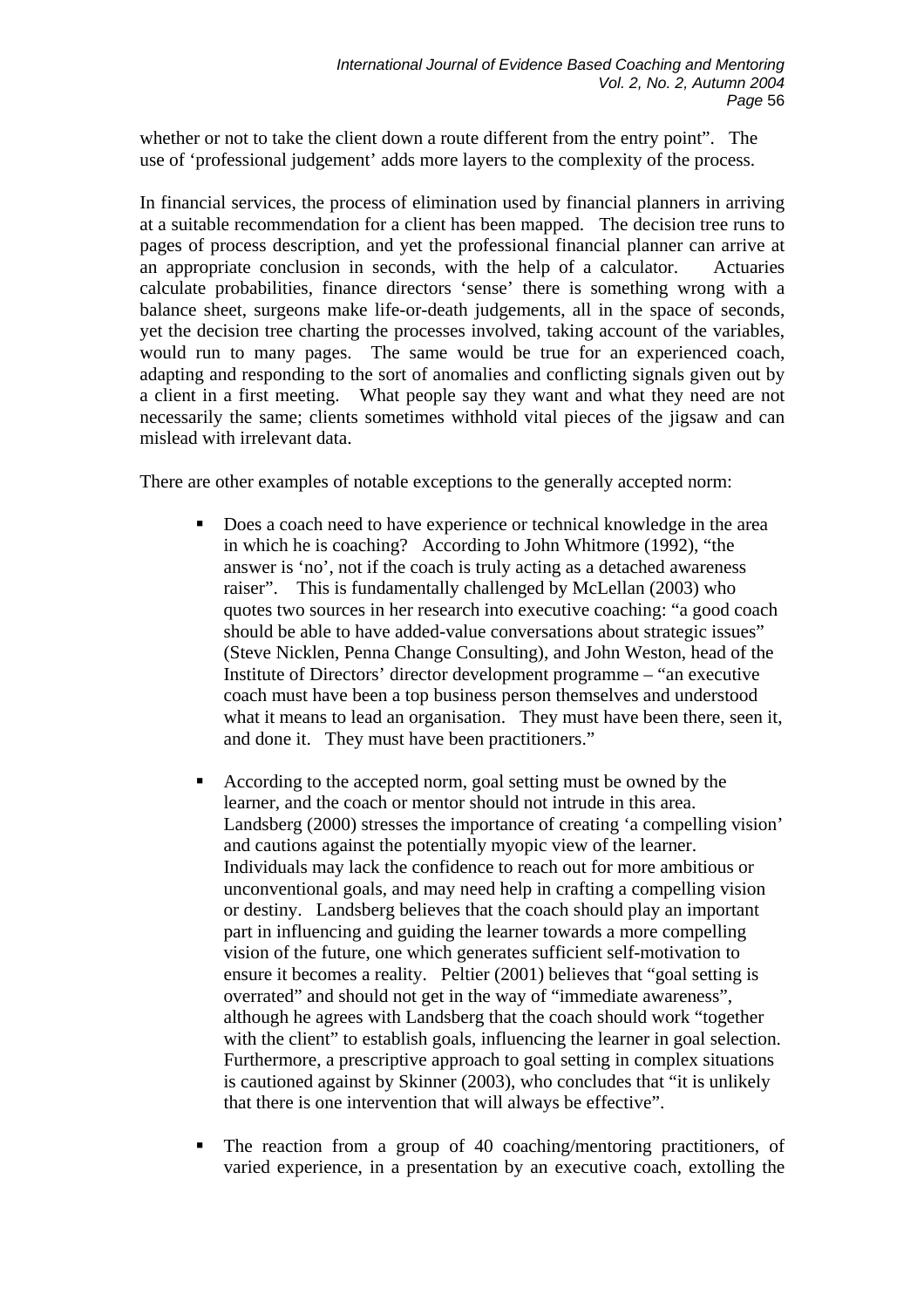use of 'tell', was deeply divided – some strongly disagreeing and regarding the approach as unprofessional, some strongly agreeing, believing that executives expect an added-value approach in which some direction and advice is entirely appropriate. It is generally accepted that a coach should avoid 'tell', relying on questioning to draw conclusions from the learner, thus encouraging ownership. But is giving 'advice' off-limits? Whitely (2003) is one of a growing number of practitioners who strongly disagree, asserting the need for the coach to be 'inspirational' when coaching to develop inspirational leadership attributes in executives. Whitmore (1992) is firm in his opposing view – "the coach is not a problem solver, a teacher, an adviser, an instructor or even an expert; he or she is a sounding board, a facilitator, a counsellor, and an awareness raiser". In Whitmore's view, coaches employing autocratic methods "deny their learners' responsibility, by telling them what to do". Goleman (1995) posits a contrary view – when giving feedback a coach should "point to a way to fix the problem, otherwise it leaves the [learner or client] frustrated, demoralised, or demotivated". Clutterbuck (1998) advocates a fourquadrant model in mentoring, in which one quadrant or style is 'Guardian' – here 'tell' is perfectly appropriate. Clutterbuck observes "the noticeable shift in recent years …towards non-directive [coaching] behaviours is admirable, but may sometimes obscure the complexity of the relationship". He continues: "in practice, the effective coach will vary the directiveness according to the attitudes and behaviour of the learner."

Practitioners cannot agree on innumerable other aspects of coaching and mentoring, and with each opposing view another potential 'range variable' enters the competence framework:

- Mentoring is generally accepted as involving internal mentors, with their knowledge of the organisation key to the effectiveness of the relationship. Microsoft, however, use only *external* mentors in their extensive and highly successful mentoring scheme, according to Glover (2002).
- Any coach or mentor that comes close to entering the area of counselling with a learner should exercise extreme caution. This is generally accepted, with many practitioners absolute in their resistance to crossing the boundary into counselling or therapy territory. However, Peltier (2001), a licensed psychologist as well as an executive coach, holds a different view on this – "to run from the therapy model, to abandon it completely, would be a mistake…the core ideas from accepted therapy theories have significant value for executive or management coaches". And the boundary moves again…
- Coaching methods and techniques are generally seen as useful tools for the coach and mentor. These could be included in competence range statements. However, not all leading practitioners agree on the value of 'techniques' and this casts doubt on the validity of their inclusion in a competence framework. Two notable examples are Whitmore ("obsession with techniques killed the coaching"; "responsibility and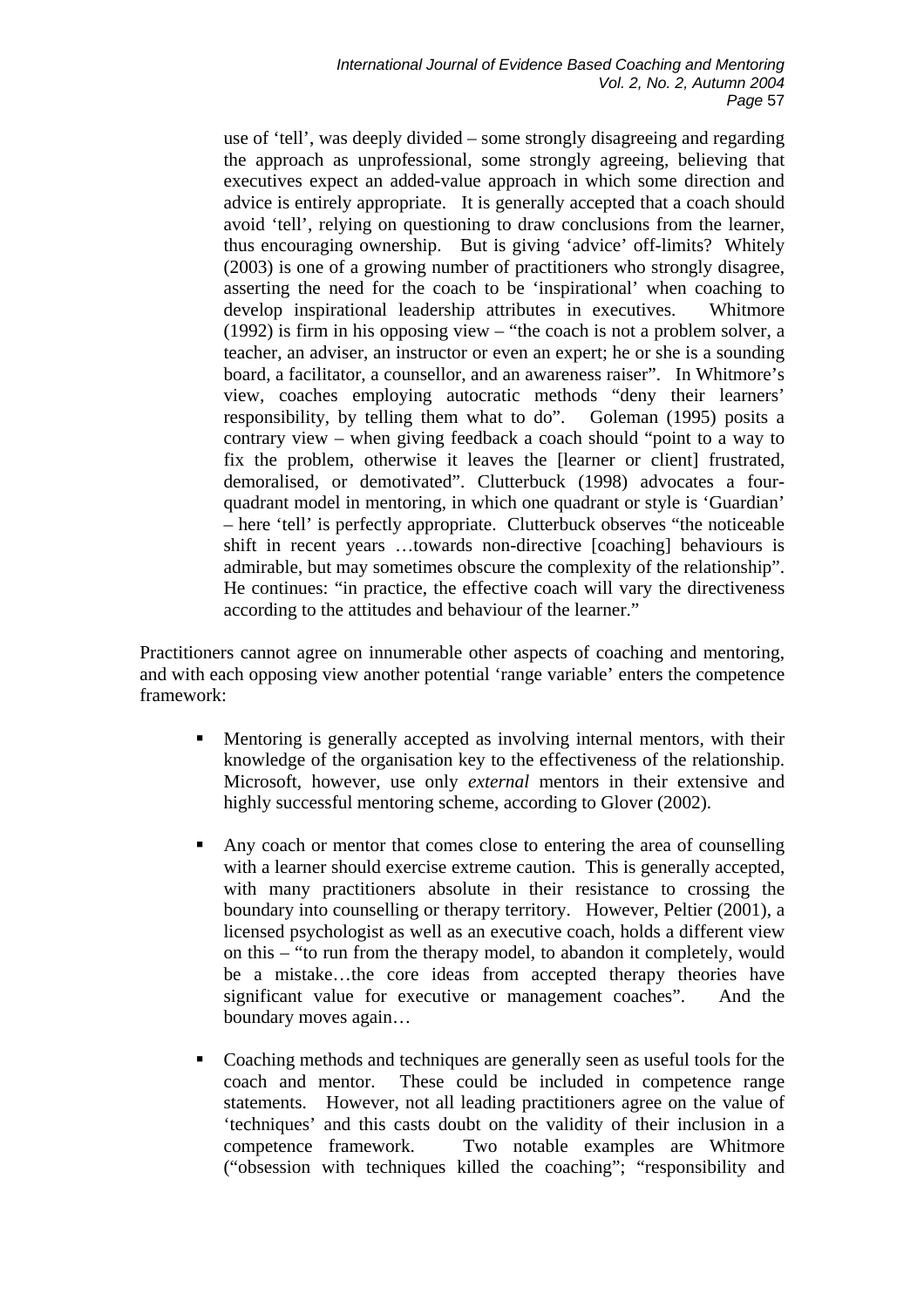awareness are the key, how you get there is not important") and Flaherty (who states unequivocally in his 'Five Principles of Coaching' that "techniques don't work!").

In the ongoing debate of 'what's in' and 'what's out' of coaching and mentoring, *context* appears to be a major determinant. The more complex the context, the more the accepted norms tend to be challenged by practitioners and researchers (Cox, 2003). Accommodating all of the anomalies and variables thrown up by the myriad of contexts in, say, executive coaching would require a set of competences that would be unwieldy and unworkable.

# **The People Dimension**

Another dimension that adds further complexity is that individual characteristics, both in the learner and the coach/mentor, play a major part in determining outcomes. To what extent can definitions and competence frameworks accommodate the variations in behaviours necessary between coach and learner to result in effective coaching or mentoring? The possible permutations between two individuals are huge:

- There are 8 Myers Briggs personality types. In interactions between two people, this amounts to 64 possible combinations. Each one has its own unique subtle relevance in terms of how the coach needs to modify behaviour to get the most out of the relationship.
- There are four Honey & Mumford learning styles. In an interaction between coach and learner there are 16 possible combinations. The coach has to recognise the learner's preferred learning style as well as being thoroughly familiar with their own. For example, writing reflection notes: an Activist may find this tiresome; having decided what action to take, the Activist will want to get on with the action, not write it down. An Activist coach will need to recognise that their own reluctance to write reflection notes should not be imposed on their learner. A coach, faced with an Activist learner, will need to use their influencing skills to encourage the learner to write reflection notes.
- Then there are gender differences to consider. According to Deborah Tannen (1990), women are concerned with intimacy whereas men are concerned with independence. Women want a sympathetic ear, while men want to 'solutioneer'. Women prefer a coach or mentor to 'match' their problem with a similar anecdote of their own (empathising) whereas men would tend to be resentful of this, feeling that their problem is being belittled. Men tend not to seek help and can resent it when it is volunteered. These factors should be taken into account by a coach or mentor, and the tactics for any interaction should allow for these differences. The possible combinations of male/female coach/learner amount to 4.
- Allowing for Myers Briggs, learning styles and gender differences, the total number of possible combinations is 4,096 (64x16x4). Given that a coach's profile is a 'fixed' factor, the possible number of 'people-variants' (MBTI/learning styles/male-female) amounts to  $64 (8x4x2)$ . A coach who is truly effective across all possible types would need to know how to adapt to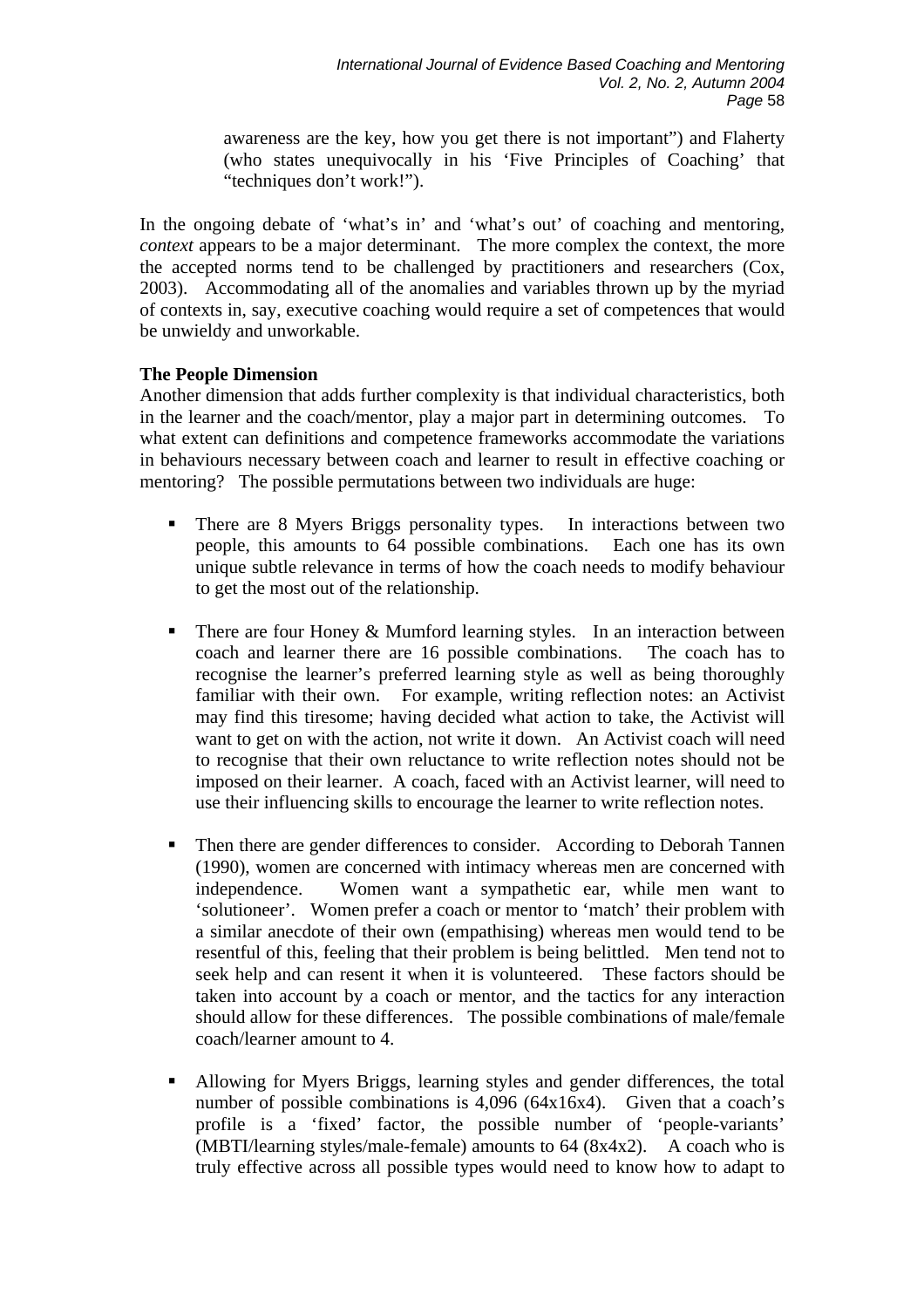each of these 64 varieties. Add to this the possible variations due to cultural differences, age, and other variations, for example mindset (optimistic, pessimistic), and the picture becomes highly complex.

Multiply this by the range of models that a coach uses and the permutations are mindboggling. For example, if the coach uses the GROW model there are 64 possible variations to 'learn' in relation to GROW alone. The picture is probably impossible to learn by rote. It can only be understood through trial and error and diligent reflection. Even a 'master' coach will get it wrong now and then. Arguably, a coach *must* 'get it wrong' in order to develop, on the basis that with innumerable possibilities a coach is constantly learning and therefore mistakes are par for the course.

I have lost count of the number of people I have coached over the years – it is well over a thousand, many of them in short-term situations, but with a growing number of regular and repeat clients in recent years. I tried to analyse, some years ago, what made the difference between what I call 'operational' coaching and 'inspirational' coaching. The operational variety is the predictable, transactional, process-tied, routine sort of coaching that works well enough on a basic level. But to inspire, a coach has to take risks, trust his/her instincts, strive for ever-higher self-awareness, weigh up situations and decide on appropriate tactics in an instant, and develop an almost super-ability to read people and understand them. Chalk and cheese. It may be going too far to claim that inspirational coaching defies description. However, its richness would surely defy any attempt at wholesale mapping or charting – visualise a computer's attempts at writing poetry…

#### **Conclusion**

A competence framework could define the foundation-level processes and methodology of coaching and mentoring satisfactorily, and would be useful in providing a track for novices to follow. A Code of Ethics, such as that being developed by the EMCC, could provide, at *principle level*, a valuable means of defining and stipulating professional behaviour that would be of practical use for all interested parties. However, it is difficult to envisage how a competence framework and standards could be applied to higher-order coaching/mentoring, such as executive coaching, without the resulting output being convoluted to the point of being indigestible and therefore of little practical use.

The budding profession of coaching and mentoring will need to find other means to regulate higher-level practitioners, perhaps involving evidenced continuing professional development (CPD) and case-specific supervision (similar to therapists).

To conclude, the very nature of coaching and mentoring at the higher level is such that it will probably never be completely mapped or charted. This, of course, is a major reason why it holds such fascination for those engaged in it professionally, and why generations of master coaches will continue to inspire their learners and release their untapped potential.